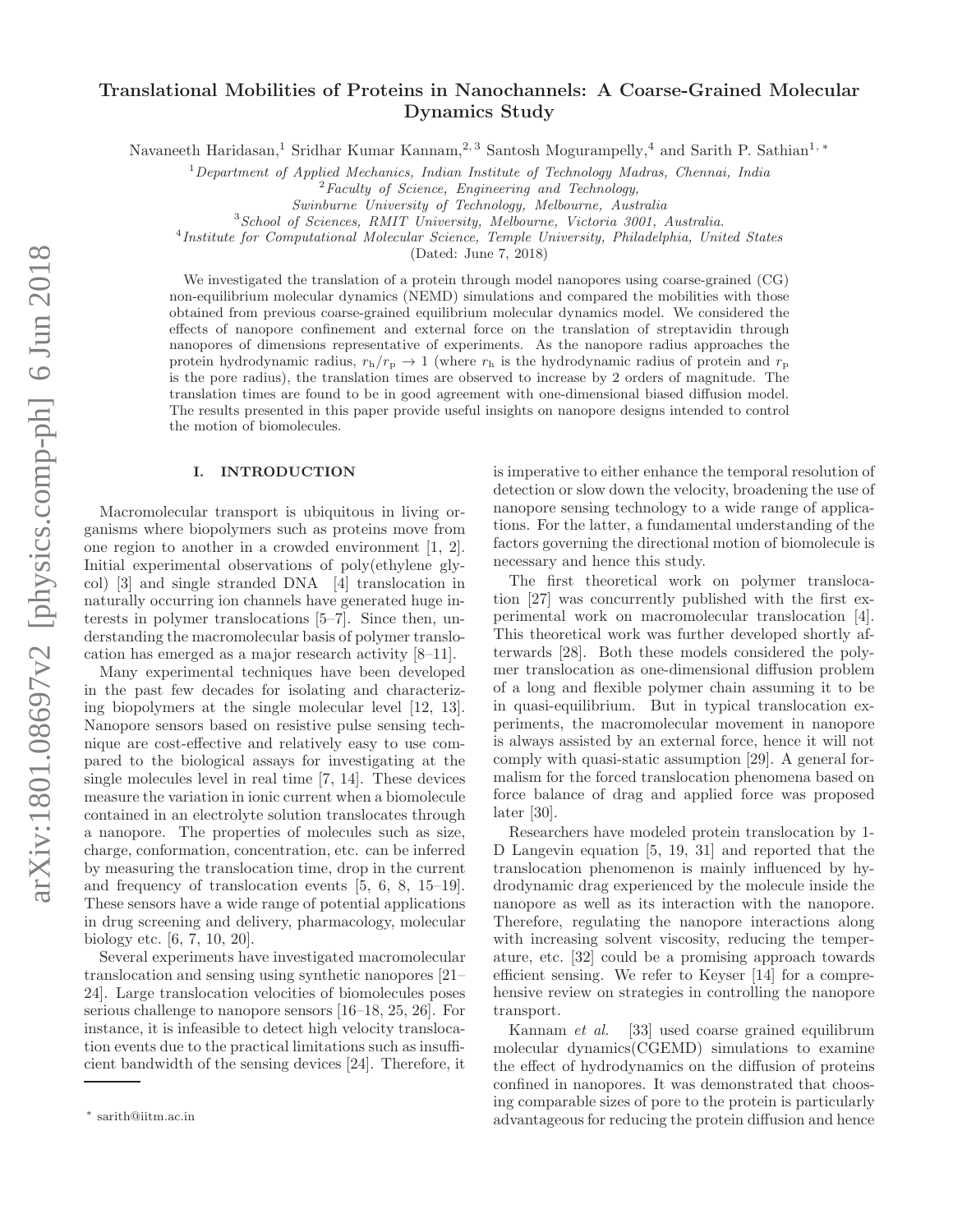to increase the sensor efficiency. In this work, we apply a range of external forces on the protein and examine the translational motion. The external force can be regarded as an overall effect of electrophoretic force on the protein. The effects arising from partial atomic charges on different segments of proteins are not considered [19]. Comparison of the translational mobility influenced by external force and pore diameter with those of CGEMD model mentioned above and translation time distribution correspondence with a continuum model forms the core of this research.

# II. SIMULATION DETAILS

The interactions between coarse-grained beads are modeled using the Martini force field [34, 35]. The protein, streptavidin (PDB code : 4JO6 [36]) is coarsegrained at the residue level and each solvent bead represents four water molecules. The protein is solvated in a solvent box with its center of mass (CM) tethered to the box center. The system is equilibrated in NPT ensemble at 300 K temperature and 1 bar pressure using Berendsen thermostat and barostat respectively. In the next step, the nanopore is created by freezing the solvent beads outside the required pore region in such a way that the pore and  $z$  axis are aligned. The pore length is kept fixed at 20 nm and the radius  $r_p$  is varied from 4 to 12.5 nm to examine the effect of confinement on the mobility. Periodic boundary conditions were applied in all 3 directions making the pore infinitely long for all the simulation cases. Considering the fact that protein is moving through an infinite length pore, the term translation is used throughout this study in lieu of translocation found in nanopore literatures.

The protein has a radius of gyration,  $r_g$  of ∼2.2 nm and the maximum length of protein  $m$ , considering all its orientations is ∼6.5 nm. For the comparison with nanopore, protein size is quantified throughout the study in terms of hydrodynamic radius,  $r<sub>h</sub>$ . The hydrodynamic or Stokes radius is defined as the radius of a hard sphere which have a bulk diffusion coefficient equivalent to the protein under similar simulation conditions.  $r_h$  is estimated as 3.22 nm from Stokes-Einstein relationship,  $D_t^{\infty} = k_b T / 6 \pi \eta r_h$ , where the viscosity [33]  $\eta$  (1.01 cP) of the solvent and finite-size corrected bulk diffusion coefficient [37]  $D_t^{\infty}$  (0.0682 nm<sup>2</sup>/ns) were calculated from equilibrium molecular dynamics simulations of protein in bulk. The protein is forced through the pore by applying external forces corresponding to accelerations in the range  $1.0 \times 10^{-3}$  to  $5.0 \times 10^{-3}$  nm/ps<sup>2</sup>. For brevity, we use the values of acceleration throughout this paper to represent the force applied on the protein. To avoid the protein adsorption to the nanopore, the protein's CM is tethered in the radial direction to the pore axis by using a harmonic potential with a force constant  $12 \text{ kcal mol}^{-1}$  $\AA^{-2}$ . Hence the protein is free to move in the z direction and restrained to move in  $x$  and  $y$  directions. No restraints are applied on the rotational degree of freedom of the protein. The production simulations are carried out in NVT ensemble with a time step of 20 fs for 200 ns using GROMACS [38] simulation package. The simula-



FIG. 1. Coarse-grained model of the protein, streptavidin (PDB code : 4JO6 [36]), confined in a nanopore of radius 5 nm. The nanopore, protein backbone and side chains are colored in grey, green, and purple respectively. The solvent is not shown for visual clarity.

## III. RESULTS AND DISCUSSION

# A. Conformational stability of the protein

In the translocation experiments at physiological conditions, globular proteins are generally proclaimed to maintain its conformation without any significant changes [19, 39]. But in NEMD simulations, the proteins are reported to undergo conformational changes due to the large external forces [40–42]. To measure the conformational stability of the protein, we measured the root mean square deviation (RMSD) and the radius of gyration  $(r_g)$  during the translation in our NEMD simulations.

RMSD is a measure of protein's conformational change which is calculated as the root mean square deviation of the protein's atom positions with respect to a reference structure.

$$
RMSD(t) = \sqrt{\frac{1}{N} \sum_{i=1}^{N} (\mathbf{r}_i(t) - \mathbf{r}_i^{\text{ref}})^2}
$$
(1)

where  $N$  is the number of atoms in the protein. The  $\mathbf{r}_i(t)$  represents the position vector of i<sup>th</sup> atom at time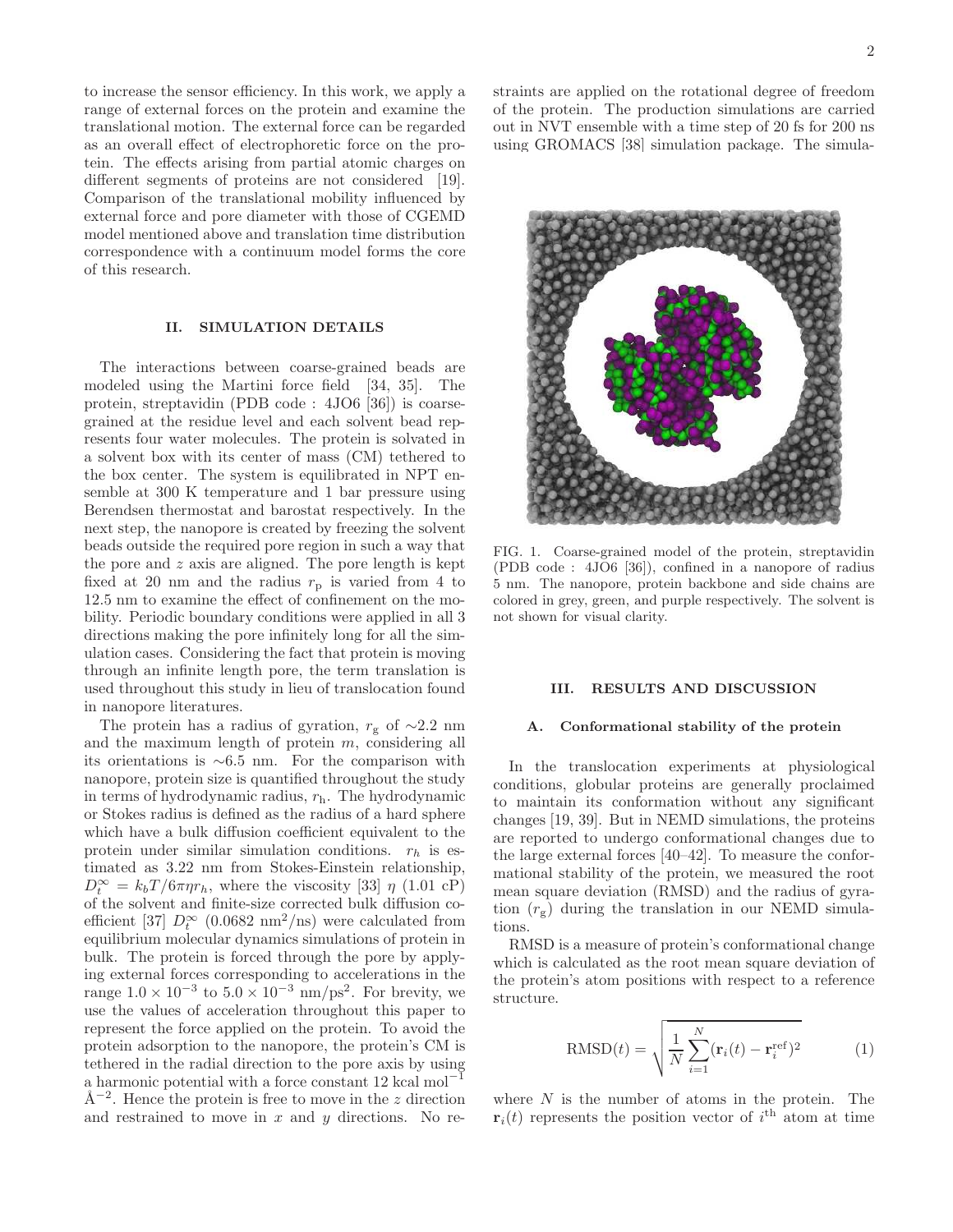$t$  and  $\mathbf{r}^{\text{ref}}_i$  denotes its reference structure position vector. The radius of gyration,  $r_g = \sqrt{\frac{1}{N} \sum_{i=1}^{N} (\mathbf{r}_i - \mathbf{r}_{\text{CM}})^2}$ of the protein on the other hand, quantifies its globular size providing an alternate quantification of the protein's conformational changes. The time evolution of RMSD and  $r_g$  is shown in Figures 2(a) and (b) as the protein translocates through the pore, at an applied force corresponding to the acceleration  $1.0 \times 10^{-3}$  nm/ps<sup>2</sup>. We find no significant deviation in the conformational state of the protein, indicating that the magnitudes of external forces considered in the NEMD simulations are reasonably appropriate to investigate the translation phenomena. Similar observations were made at the other accelerations encountered in this study.



FIG. 2. (a) RMSD and the (b) radius of gyration  $(r_g)$  of streptavidin with time during the translation at an acceleration of  $1.0 \times 10^{-3}$  nm/ps<sup>2</sup> in NEMD simulation.

### B. Translation Process and Mobilities

Previous studies reported that proteins could be adsorbed on the nanopore surface which significantly increases the translocation time, induce conformational changes and even trigger the activation of binding sites of the protein [43–47]. While it is important to understand such effects, we simplified our model by tethering the CM of protein to pore axis with a harmonic potential, to primarily study the translation mechanism without the protein adsorbing to the pore surface.

In Figure  $3(a)$ , we show the instantaneous CM position of protein along the pore axis,  $z$ , in 10 independent simulations for a pore radius of 4.5 nm and at an external force corresponding to acceleration of  $1.0 \times 10^{-3}$  nm/ps<sup>2</sup>. For a given trajectory, we observe that z exhibits local fluctuations on short time scales corresponding to protein's typical random walk in a thermal environment. Due to the external force, the protein translocates along the pore axis with a net velocity. From the independent simulations for particular values of applied external force and pore radii, the velocities based on z were calculated and averaged to get a mean velocity. The error bars in Fig3

ure  $4(a)$  represents the standard deviation of the mean velocity values calculated from independent simulations. A t-test [48] was adopted to ensure that the calculated mean value represents population mean with sufficient confidence. For the case with largest standard deviation, it was found that margin of error is around 10% of the mean value at a confidence level of 90%. Thus we conclude that the calculated mean value represents the population mean value with the error of 10% or less at 90% confidence.



FIG. 3. (a) The instantaneous center of mass position of streptavidin along the pore axis, z, with time for 10 replica simulations for a pore radius of 4.5 nm and at an acceleration of  $1.0 \times 10^{-3}$  nm/ps<sup>2</sup>. (b) The evolution of average center of mass position of streptavidin along the pore axis,  $\langle z \rangle$ , at different pore radii ranging between 4 to 12.5 nm.

While the observation of protein translation is quite natural because of the applied force, the effects of pore radius on protein dynamics are found to be significant, as shown in Figure 3(b). The linearity of average CM position of protein along the pore axis,  $\langle z \rangle$  indicates that the velocity is constant throughout the nanopore of any radius,  $r_p$ . The higher strength of protein-nanopore interactions with decreasing pore radius is seen to reduce the protein displacements significantly. Notably, in a nanopore of the smaller radius considered in our simulations, the protein is observed to displace barely about its size during the entire 200 ns trajectory. On the other hand, for the largest radius considered, the protein displaces approximately 100  $r_g$  in 200 ns, which is two orders greater than the average displacement of protein in bulk due to diffusion (based on Peclet number calculation de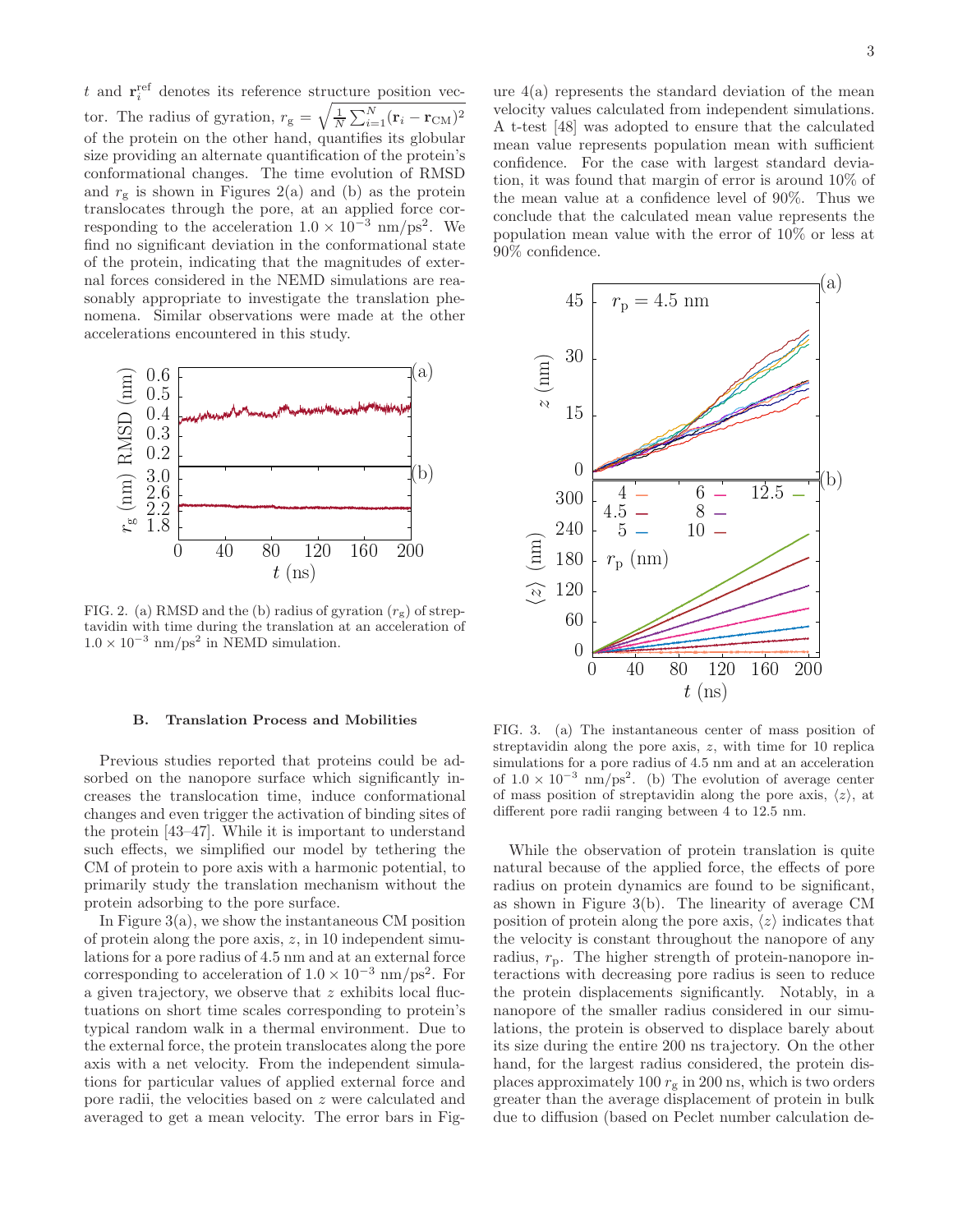fined later).

The above results demonstrate that there are considerable variations in protein displacements depending on the pore radius at a given applied force. To understand the dynamics of the protein, the mean velocity  $v$  calculated using  $\langle z \rangle$  is displayed in Figure 4(a) at different applied forces. Consistent with the variations in  $\langle z \rangle$ , the velocities are seen to change significantly with the pore radius. The change of velocity is observed to span on order of magnitude below a critical pore radius,  $r_{\rm p}^c$ and approaches a constant value for  $r_{\rm p} > r_{\rm p}^c$ . This reveals the effect of pore friction on the translation velocity and consequently the translation time. This is similar to the translocation dynamics of polymer chains where the pore friction increases with decrease of pore diameter and dominates as a finite size effect especially for a short polymer [49]. The proportional relation between the translation velocity and external forces obtained from the simulations suggests that the forces used are in the linear regime.



FIG. 4. (a) The average translation velocity  $v$  of protein as a function of the pore radius at different accelerations corresponding to external forces. (b) Comparison of average mobilities calculated from non-equilibrium MD simulations (legends are same as Figure 4(a)) with the Einstein-Smoluchowski predictions as in Equation 2 (triangles).

Another interesting feature observed from Figure 4(a) is that the qualitative differences in velocity with  $r_p$  are almost identical at given external forces. To quantify such a behavior, we calculated the mobility,  $\mu$  as the ratio of velocity to the applied force and the results are dis-

played in Figure 4(b). Following the qualitative features observed for the velocities, we find that the mobilities are independent of the applied force for  $r_p > 4$  nm, which is consistent with the experimental observation that the biopolymer electrophoretic mobilities are independent of the applied electric fields both in free solution [50] and in a translocation setup [51]. However, the mobility significantly decreases as  $r_{\rm p}$  equals 4 nm or in general as it approaches the dimensions of the protein.

The translation mobilities calculated from the velocities can be directly compared [52, 53] with the predictions of Einstein-Smoluchowski relation:

$$
\mu(r_{\rm p}) = D(r_{\rm p})/k_{\rm B}T\tag{2}
$$

where  $D(r_p)$  is the diffusion coefficient of the protein in a nanopore of radius  $r_{\rm p}$ ,  $k_{\rm B}$  is the Boltzmann constant and  $T$  is the temperature in Kelvin. Assuming that the  $D(r_p)$  is independent of the applied force [54], we evaluated  $\mu(r_{\rm p})$  by using the respective  $D(r_{\rm p})$  obtained under the equilibrium conditions [33]. Interestingly, we observe an excellent agreement between the  $\mu$  obtained from the NEMD simulations and the EMD based Einstein-Smoluchowski predictions.



FIG. 5. Ratio of EMD to NEMD mobilities for different pore sizes and applied forces. There is marked variation of the ratio with respect to the applied forces when the pore size is closer to protein dimensions.

The comparison of mobilities from EMD and NEMD simulations in Figure 4(b) indicates that quantitatively the system exhibits similar behaviour in terms of diffusion and external forcing velocity when the pore diameter is varied. From the mean values and error bars from Figure 5, it can be observed that EMD and NEMD mobilities lies very close to each other for  $r_p$  values other than 4 nm  $(r_h/r_p = 0.805)$ . This equivalence is applicable even for large forces considered in the simulation where diffusion time scales are almost two orders lesser than forced translation time scales. (The two order difference between transport rate is quantified by Peclet number  $Pe$  for the protein, defined as the ratio of forced translation rate to diffusion transport rate,  $Pe = \frac{r_h v(r_p)}{D(r_p)}$  $\frac{\ln c(r) p)}{D(r_p)}$  where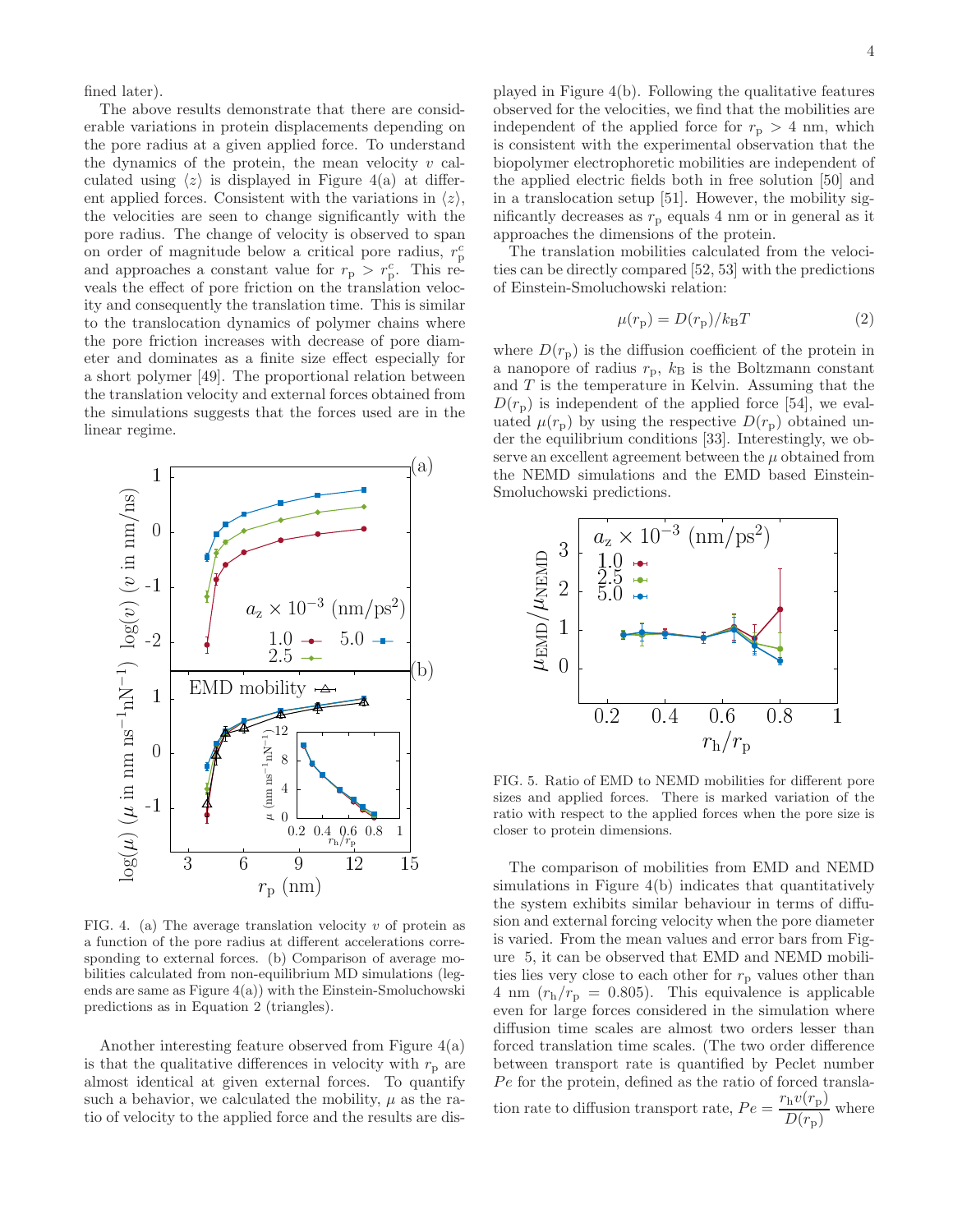5

 $v(r_{\rm p})$  is the velocity due to external force). Apparently, it can be safely assumed that the equivalence between EMD and NEMD mobilities prevails for any external forces between equilibrium and the forces considered in the simulation. This is not the case with pore sizes close to  $r<sub>h</sub>$ considered in the simulation as shown in Figure 4(b) and 5. There is marked variation of mobility experienced by the protein with respect to the applied force for  $r_p$  value 4  $(r_h/r_p = 0.805)$ . This indicates that the mobility values depend on the force applied, which signifies the presence of excessive drag compared to other pores in the study. Similar observation has been made before in the literature for DNA translocation [55].

## C. Probability distribution function of translation times

Numerous attempts were made previously to theoretically formulate the distribution of translocation times [41, 56–58]. Among these, Talaga et al. [41] proposed a biased 1-D Fokker-Planck diffusion model with relatively realistic boundary conditions which was later corrected as Schrödinger's first passage probability distribution function (FP-PDF) [58, 59].

Following the arguments and the treatment of Talaga and Li [41, 58, 59], we use 1-D FP-PDF to broadly describe the translation of protein through nanopore under the influence of a constant force. Since the mobilities from EMD and NEMD are equivalent from Figure 4 (b), we use Equation 2 and velocity-force relation of mobility from NEMD to replace diffusion coefficient D of the original 1-D FP-PDF. For the translation, the protein has to travel a distance  $l$  in time  $t$ , with an induced velocity  $v$ . Due to the stochastic nature of translation process, the time required to translocate distance l assumes a probability distribution,  $p(t)$  given by :

$$
p(t) = \left[\frac{l^2 F}{4\pi k_B T vt^3}\right]^{1/2} e^{-\frac{F(l-tv)^2}{4k_B T vt}}
$$
(3)

In the above Equation, we chose  $l = 50$  nm and F as the external force corresponding to the acceleration of  $1.0 \times$ 10<sup>−</sup><sup>3</sup> nm/ps<sup>2</sup> . The velocity is obtained by scaling the EMD mobility in Equation 2 with F.

Figure 6 depicts  $p(t)$  obtained numerically for streptavidin at different values of  $r_p$ . We observe that while the shape of  $p(t)$  remains unaffected, the width and peak height changes significantly with  $r_p$ . The range of translation times calculated directly from NEMD velocities (circles) lies within the width estimated using Equation 3. Moreover, the NEMD values are centered around the higher probability region for most cases of  $r_p$ . However, as the protein is restrained to the nanopore axis the translation process is smooth without the adsorption on pore walls. Also the capture phenomena of the protein is not modeled within our framework, hence unsuccessful translocation events or collisions [60] are not



FIG. 6. Probability distribution of translation times at different  $r_p$  obtained numerically using Equation 3 for streptavidin in nanopores for  $F$  correspeonding to external acceleration of  $1.0 \times 10^{-3}$  nm/ps<sup>2</sup>. The circles indicate the translation times calculated with the velocities obtained from 10 independent NEMD trajectories, and agrees well with the EMD based predictions using Equation 3. Note that due to the limitations on computational requirements (a typical problem associated with simulations), we were not able to compute  $p(t)$  directly from NEMD simulations which require roughly  $10^3 - 10^4$  independent trajectories.

accounted during entire simulation. This may lead to an under-representation of the long tail of translation times observed in experiments [4, 24, 39].



FIG. 7. Translation time dependency on nanopore radius. Data for NEMD simulations and 1-D diffusion model at different applied forces collapses on a universal curve. Translation times evaluated using Equation 4 (1-D Model) agrees with those obtained from the NEMD simulations.

Another interesting property relevant for the translation experiments is the mean translation time,  $\tau$  which can be calculated numerically by using the probability distributions as:

$$
\tau = \frac{\int_0^\infty t p(t) dt}{\int_0^\infty p(t) dt} \tag{4}
$$

A comparison of  $\tau$  calculated using Equation 4 and those obtained directly from NEMD simulations is presented in Figure 7 at different values of  $r_{\rm p}$  and external forces. In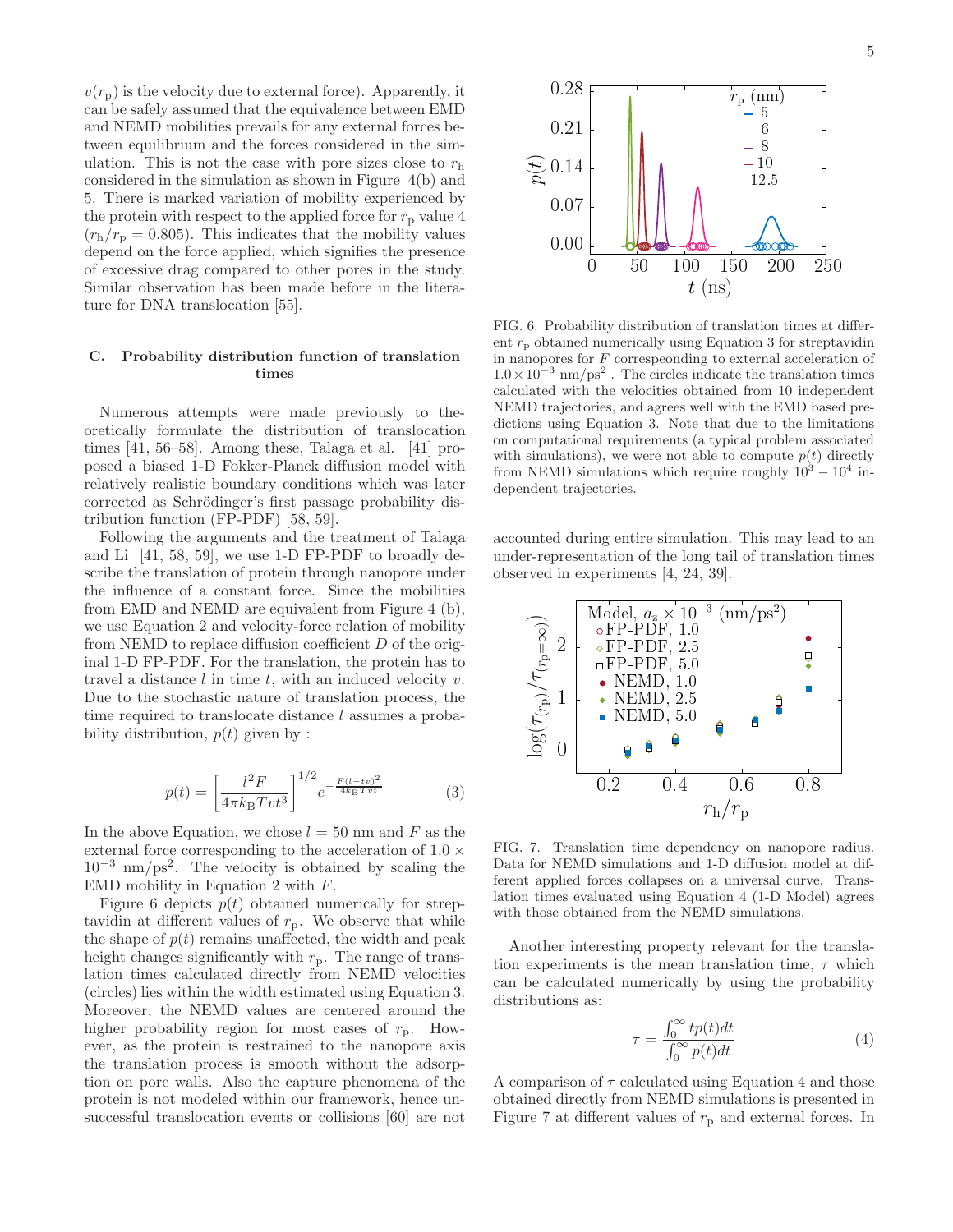the Figure,  $\tau_{(r_p=\infty)}$  denotes the time required for protein to travel l for  $r_p = \infty$ , which is extracted by fitting the data to  $\tau_0 e^{\lambda(r_{\rm h}/r_{\rm p})} + \tau_{(r_{\rm p}=\infty)}$ , where  $\tau_0$  and  $\lambda$  are fitting parameters. The mean translation times calculated from NEMD simulations are seen to decrease rapidly with nanopore radius and approaches  $\tau_{(r_{p}=\infty)}$  as shown in Figure 7. The translation times predicted from the 1-D FP-PDF model agrees well with the NEMD results for most values of  $r_p$ , though it differs for pores similar in size of the protein. Moreover, the changes in  $\tau$  with  $r_p$  are consistent with the results presented in Figure 4(a). Additionally, the qualitative features of  $\tau$  are very similar to those reported for voltage-driven DNA translocation through solid-state nanopores [60].

The ability of 1-D diffusion model in predicting the qualitative features of  $\tau$  and capturing the physics of translation are promising despite ignoring details such as electroosmotic gradients, electrostatic charge distribution,the shape of protein, etc. Overall, the qualitative agreement between the 1-D diffusion model and NEMD simulations helps in rationalizing the significance of diffusion dependent mechanisms in governing the translation of proteins in nanopores.

#### D. Nature of Drag on the Protein

An interesting question will be the source of increase in drag on the protein as the pore diameter approaches hydrodynamic radius, rh. From Figure 7 and Figure 5, it is evident that for the pores with least two diameters considered in the simulation, there is a disparity with respect to velocity or time required for the protein translation. This is inline with the diffusion coefficient variation related to change in pore size expressed in previous EMD study[33]. While most of the protein translation times corresponding to different pore sizes follow the frictional drag relationship ( $\sim r_h/(r_p - r_h)$ ) [60], cases of  $r_p$  with 4 and 4.5  $(r_h/r_p)$  value 0.805 and 0.716 respectively) show considerable deviation from this relation. Thus, it can be inferred that, for large pores the drag is mainly a hydrodynamic effect but as  $r<sub>h</sub>$  approaches  $r<sub>p</sub>$ , there may be additional effects which contribute to the drag on the protein.

The ratio of number of solvent beads per nm for the distance occupied by the protein in  $z$  direction  $N_{s,prot}$ to the number of solvent beads per nm for rest of the pore length N<sup>s</sup>,pore is plotted against different pore radii in Figure 8. This indicates the number of solvent beads occupying the pore volume along with the protein, if the pore length is exactly the z dimension of protein. From Figure 8, it is observed that for a given z dimension of the protein, number of solvent beads are just two times the number of protein beads for the least pore diameter. This leads to the inference that the protein occupies considerable volume inside the pore in comparison to solvent beads. Most importantly, since the maximum dimension m of the protein is around  $6.5 \text{ nm}$  throughout the simu-



FIG. 8. Ratio of number of solvent beads per nm for the distance occupied by the protein in  $z$  direction  $N_{s,prot}$ , to the number of solvent beads per nm for rest of the pore length N<sup>s</sup>,pore versus pore radii. The ratio indirectly indicates the volume occupied by the protein in comparison to solvent, if pore length is exactly z dimension of protein.

lation, for the least pore diameter case, the solvent may form a thin film between pore and protein or sparsely distributed solvent clusters may exist between protein and nanopore surface.



FIG. 9. Non bonded interaction between pore and protein for different pore size.  $r_{\rm p}$  4 and 4.5 nm  $(r_{\rm h}/r_{\rm p})$  value 0.805 and 0.716 respectively) exhibits non negligible values of interaction compared to other values of  $r_p$  considered.

Apart from above analysis, accounting the non-bonded interaction between pore and protein as shown in Figure 9 reveals that there is a non negligible interaction between pore and protein for the case of two nanopores with the least diameters considered in the study. Thus the drag may be caused due to the presence of a thin film of solvent or due to direct non-bonded interaction between pore and protein or both. While it can be speculated from above analyses that the drag increase is mainly due to the non-bonded interaction between protein and pore, further analyses are required for a conclusive understanding of the underlying mechanisms.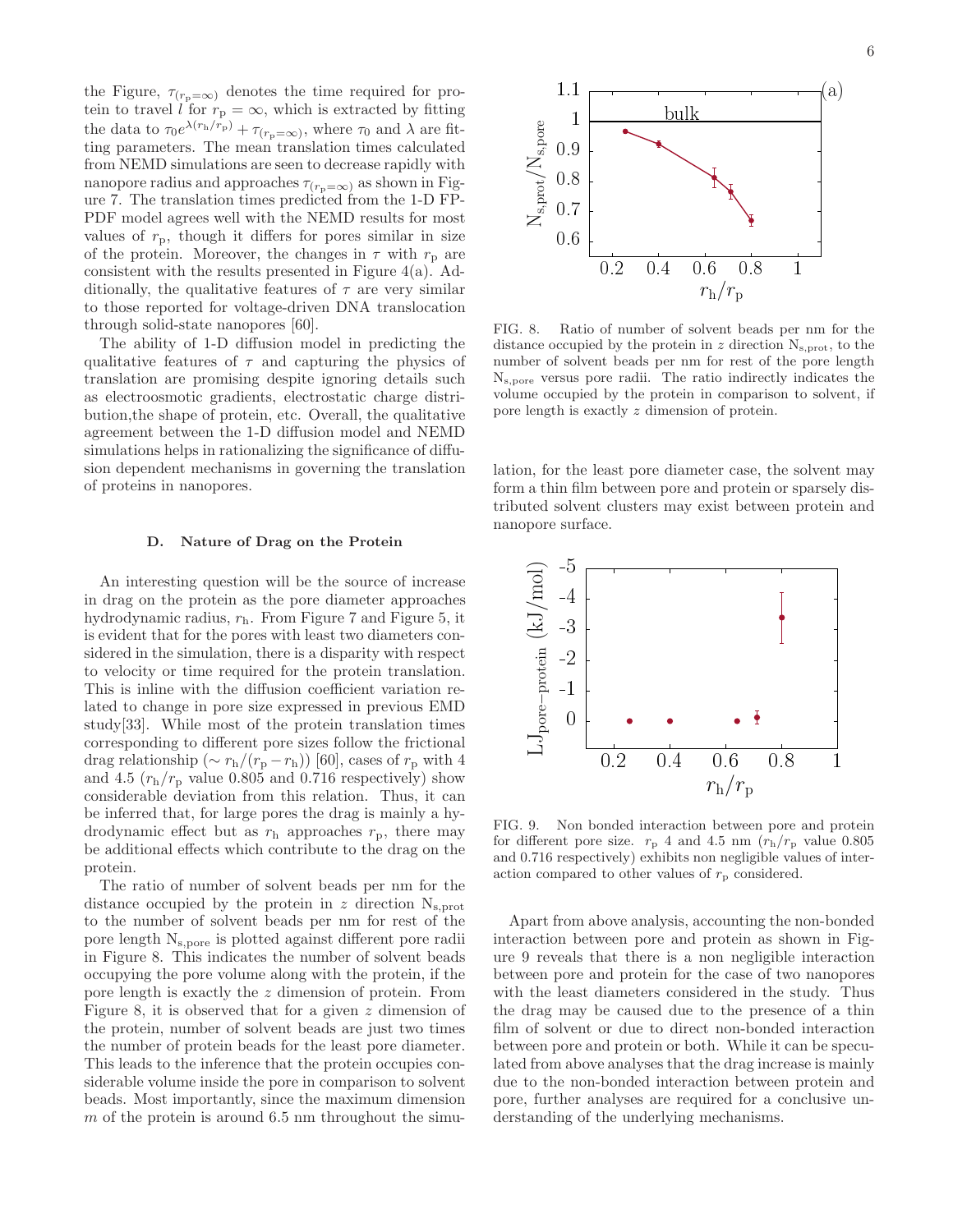# IV. CONCLUDING REMARKS AND OUTLOOK

To conclude, the mechanisms governing protein translation through nanopores are investigated in this work by considering a coarse-grained protein (streptavidin) with model nanopores using molecular dynamics simulations. To accelerate the translation process within computationally tractable timescales, we applied external forces of different magnitudes on proteins. Nanopores of varying radii ranging from 4 to 12.5 nm  $(r_h/r_p)$  value 0.805 to 0.258 respectively) that are comparable to the experimental length scales are considered to understand the effects of pore size. We simulated the translation process for 10 different initial configurations to generate trajectories of 200 ns in each case.

One of the important outcomes of this paper is that the mobilities calculated from the NEMD simulations are comparable to those computed from EMD simulations indicating the similarity in system response to a wide range of forces starting from values close to equilibrium. Also, the diffusion coefficient or the mobilities depends strongly on the pore size which can be used to control the directional or diffusional motion of the protein in nanopores. As a consequence, the mean translation times are observed to be increasing rapidly with decreasing pore sizes which is in good agreement with previous experimental and simulation results [60–62].

A stochastic model based on 1-D biased diffusion equation was used to study the translation of proteins in conjunction with MD simulations. The results of such a simplistic model are seen to corroborate the large scale coarse-grained simulations and provide further significant

- [1] M. Muthukumar, "Polymer translocation," in *Investigations on the theory of Brownian movement* (CRC Press, 2011).
- [2] H. Kumar, Y. Lansac, M. A. Glaser, and P. K. Maiti, Soft Matter 7, 5898 (2011).
- [3] S. M. Bezrukov, I. Vodyanoy, and V. A. Parsegian, Nature 370, 279 (1994).
- [4] J. Kasianowicz, E. Brandin, D. Branton, and D. Deamer, Proc. Natl. Acad. Sci. USA 93, 13770 (1996).
- [5] C. Y. Kong and M. Muthukumar, J. Am. Chem. Soc. 127, 18252 (2005).
- M. Wanunu, Phys. Life Rev. **9**, 125 (2012).
- [7] F. Haque, J. Li, H.-C. Wu, X.-J. Liang, and P. Guo, Nano Today 8, 56 (2013).
- [8] H.-C. Yeh, S.-Y. Chao, Y.-P. Ho, and T.-H. Wang, Curr. Pharm. Biotech. 6, 453 (2005).
- [9] W. E. Moerner and L. Kador, Phys. Rev. Lett. 62, 2535 (1989).
- [10] S. K. Kannam, M. T. Downton, N. Gunn, S. C. Kim, P. R. Rogers, C. Schieber, J. S. Baldauf, J. M. Wagner, S. Daniel, R. Bathgate, and S. Harrer, in *SPIE Micro Nano Materials, Devices, and Systems* (Int. Soc. Opt. Phot., 2013) p. 89230I.
- [11] B. Nandy, M. Santosh, and P. K. Maiti, J. Biosci. 37,

insights. Specifically, the probability distributions of the translation time indicated larger standard deviations in translation time for smaller pores which are consistent with typical experimental reports [60]. More interestingly, the average translation times predicted using the stochastic model decreases rapidly with the pore size, is in excellent agreement with NEMD simulations. Also a two order increase of translational time signifies presence of additional effects contributing to drag experienced by the protein, the nature of which needs to be revealed through a separate detailed study. The results presented in this paper provide useful insights on the nanopore design for several applications. For instance, the nanopore may be specifically designed to control protein diffusivity for accurate sequencing or similar applications.

Recent atomistic simulations have reported that the changes in water density fluctuations in a proton channel can potentially initiate active binding sites for the target molecules subjected to translation [43, 44]. In the drug design community, such an observation is expected to generate significant interest in the quest for potential inhibitors of the proton channel. Similar phenomena could arise when protein is subjected to translation in thin nanopores, where the degree of hydration of protein becomes crucial. Explicitly, the preferential interactions between nanopore and protein's residues play a major role in the translation process. We note that while the protein is restrained along the nanopore axis in the present model, it is highly desirous to understand the importance of solvent mediated dry-wet mechanism of protein translation process and the manner in which they are influenced by the nanopore size.

457 (2012).

- [12] D. R. Walt, Anal. Chem. 85, 1258 (2013).
- [13] A. A. Deniz, S. Mukhopadhyay, and E. A. Lemke, J. R. Soc. Interface. 5, 15 (2008).
- [14] U. F. Keyser, J. R. Soc. Interface. 8, 1369 (2011).
- [15] S. C. Kim, S. K. Kannam, S. Harrer, M. T. Downton, S. Moore, and J. M. Wagner, Phys. Rev. E 89, 042702 (2014).
- [16] S. Carson and M. Wanunu, Nanotech. **26**, 074004 (2015).
- [17] B. M. Venkatesan and R. Bashir, Nat. Nanotech. 6, 615 (2011).
- [18] A. Oukhaled, L. Bacri, M. Pastoriza-Gallego, J.-M. Betton, and J. Pelta, ACS Chem. Biol. 7, 1935 (2012).
- [19] B. Ledden, D. Fologea, D. S. Talaga, and J. Li, "Sensing single protein molecules with solid-state nanopores," in *Nanopores: Sensing and Fundamental Biological Interactions* (Springer US, 2011) pp. 129–150.
- [20] S. Harrer, S. C. Kim, C. Schieber, S. K. Kannam, N. Gunn, S. Moore, S. Scott, R. Bathgate, S. Skafidas, and J. M. Wagner, Nanotech. 26, 182502 (2015).
- [21] M. M. Mohammad and L. Movileanu, "Protein sensing with engineered protein nanopores," in *Nanopore-Based Technology* (Humana Press, 2012) pp. 21–37.
- [22] J. Larkin, R. Y. Henley, M. Muthukumar, J. K. Rosen-